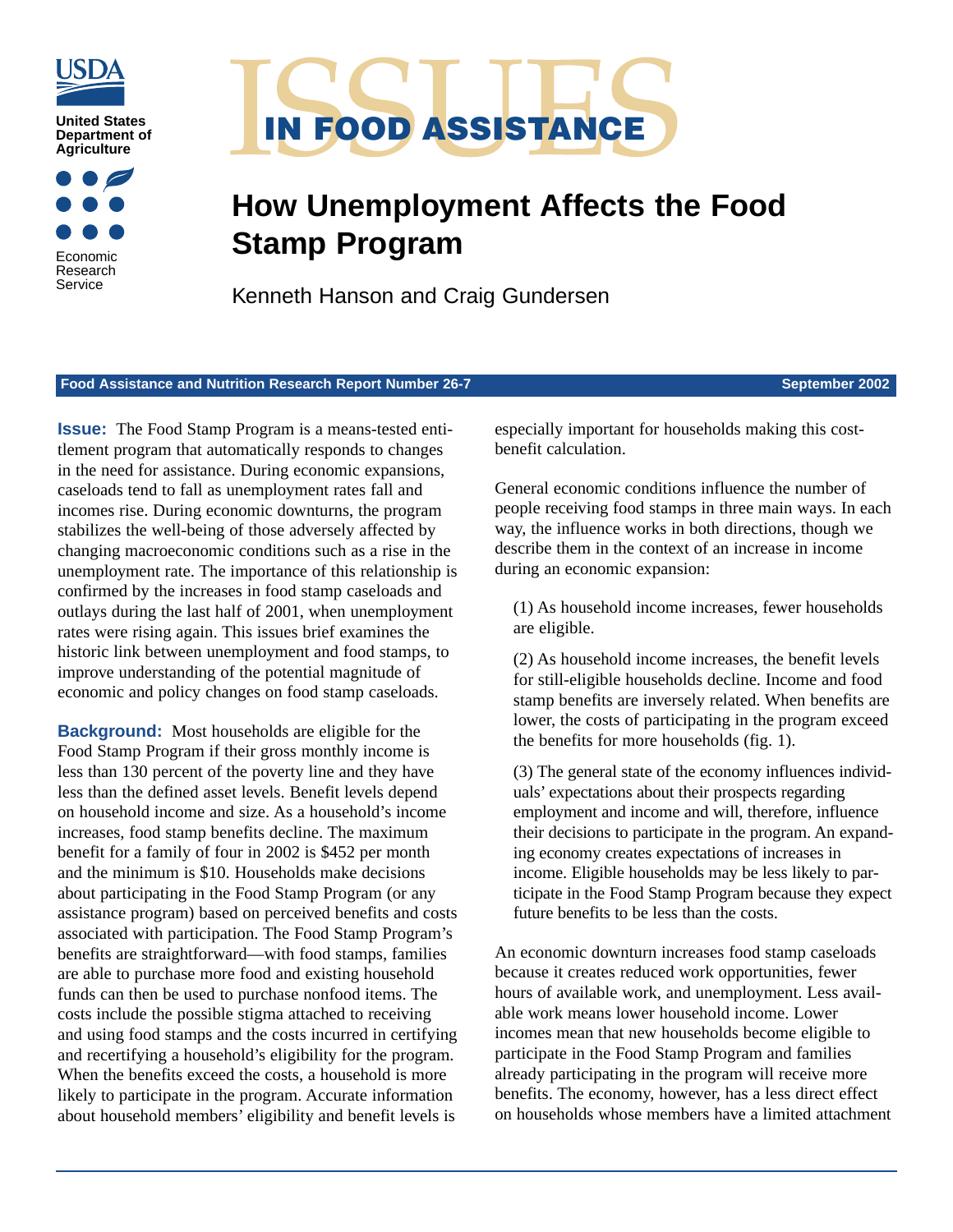to the labor force, such as the elderly, disabled, and single women with young children.

For some people who lose their jobs during an economic downturn, unemployment insurance benefits offset a

## **Figure 1—Food stamp participation rates among eligible households by income quintile**

Percent



Source: Authors' calculations from the 1991 and 1992 panels of the Survey of Income and Program Participation (SIPP).

portion of the lost earnings. As a consequence, many remain ineligible for food stamps. However, the Food Stamp Program is particularly important for the many workers not covered by unemployment insurance, particularly those in low-wage, low-skill jobs.

Figure 2 illustrates the relationship between the unemployment rate and food stamp caseloads for all persons from 1969 through 2001. During economic expansions, the number of people receiving food stamps falls, and during recessions (the shaded areas), the number of recipients increases. The relationship is often muted or obscured by changes in policy, administrative practices, and other unobserved factors. For example, although the unemployment rate increased in 1982, the number of recipients fell, and despite the falling unemployment rate in 1993 and 1994, food stamp caseloads increased. During the transition between the expansion and recession phases of the business cycle, the delayed responses of the food stamp caseload to a change in the unemployment rate resulted in continuing increases in caseloads.

During the recessions since 1969, the caseload change per 1-percentage-point (unit) change in the unemployment rate increased from 1.4 million persons in 1973-75 to 2.7 million persons in 1980-81 and to 3 million persons in 1990-91 (table 1). Over this time period, changes in policy and administrative practices were also affecting the caseload size, obscuring the effects of the economy. For example, during the early part of the 1980- 81 recession, elimination of the purchase requirement (i.e., households no longer had to pay for food stamps) in 1979 increased the caseload, while the tighter eligibility criteria established in 1981-82 contributed to the decrease in caseload during 1982.

| Time<br>periods                                              | Change in<br>unemployment<br>rate | Change in<br>food stamp<br>caseload | Ratio of<br>caseload change to<br>unemployment rate change |
|--------------------------------------------------------------|-----------------------------------|-------------------------------------|------------------------------------------------------------|
|                                                              | Percentage points                 | Millions of persons                 |                                                            |
| Rising unemployment<br>and rising food stamp<br>caseloads:   |                                   |                                     |                                                            |
| 1974-75                                                      | 3.6                               | 4.9                                 | 1.4                                                        |
| 1980-81                                                      | 1.8                               | 4.8                                 | 2.7                                                        |
| 1990-92                                                      | 2.2                               | 6.6                                 | 3.0                                                        |
| Falling unemployment<br>and falling food stamp<br>caseloads: |                                   |                                     |                                                            |
| 1977-78                                                      | $-1.6$                            | $-2.5$                              | 1.6                                                        |
| 1983-88                                                      | $-4.2$                            | $-3.1$                              | 0.7                                                        |
| 1995-2000                                                    | $-2.1$                            | $-10.3$                             | 4.9                                                        |

**Table 1—Historical patterns in unemployment rate and food stamp caseload change**

Note: The historical relationship has not been adjusted for the influence of policy or other factors.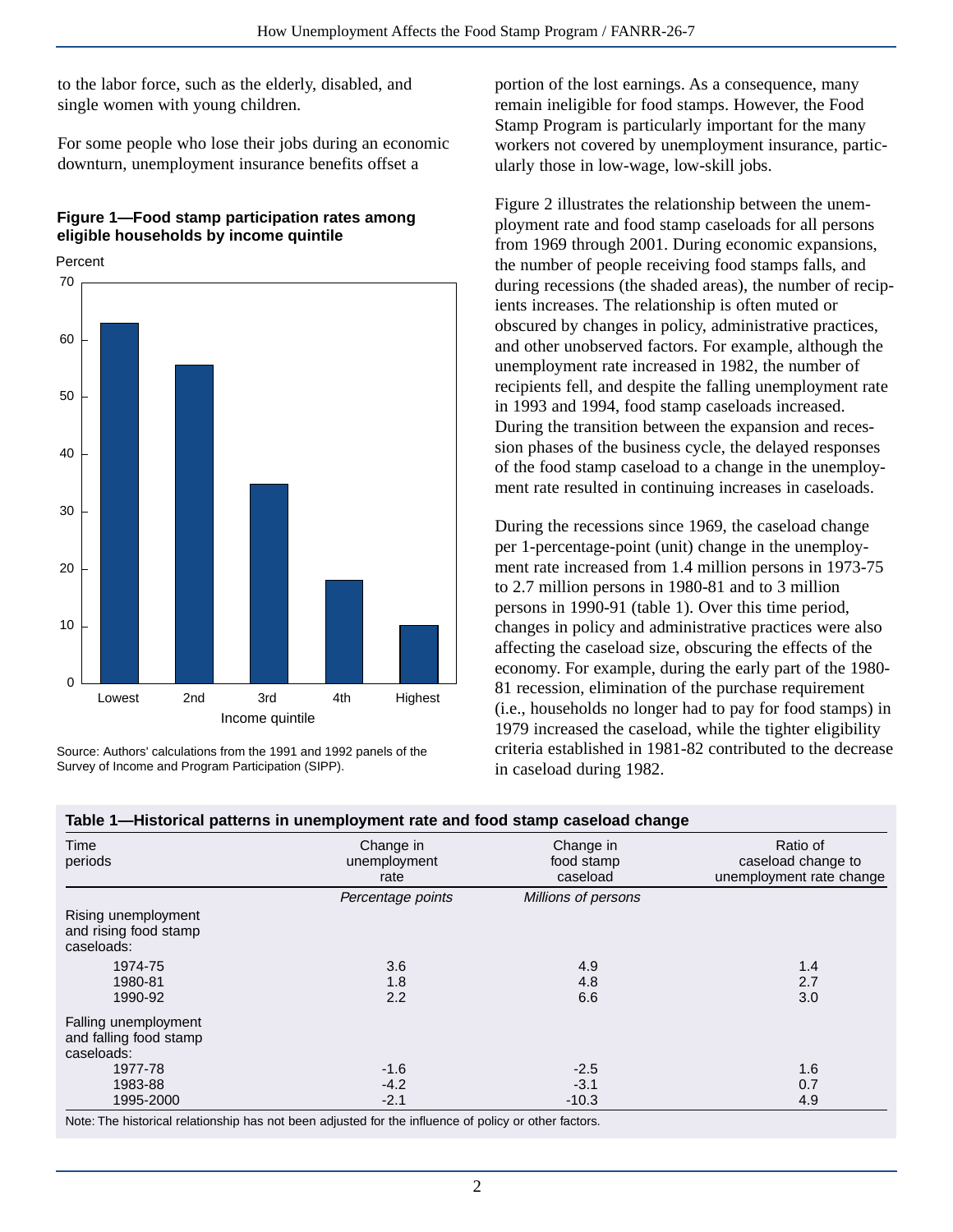



Note: The vertical towers indicate recessions.

Source: The unemployment rates are from the Bureau of Labor Statistics and the food stamp caseloads are from the U.S. Department of Agriculture, Food and Nutrition Service.

During the growth phase of 1983-88, the caseload fell by only 700,000 people for each percentage-point decrease in the unemployment rate. The total caseload reduction (3 million) is less than expected for a 4.2-percentagepoint fall in the unemployment rate. One possible explanation is that the Food Security Act of 1985 eased eligibility. An additional factor is that while the overall unemployment rate fell, there were areas of the United States where unemployment rates increased, and, hence, there was diversity in State food stamp caseloads (fig. 3).

During the growth phase of 1995-2000, the caseload fell by 5 million persons per unit change in the unemployment rate. This decline is more than expected, given past trends. Changes in policy and administrative practices may have increased the rate of caseload decline. The length of this economic expansion, the longest since the end of World War II, may have contributed as well.

The historical relationship linking change in the Food Stamp Program caseload per one-percentage-point change in the unemployment rate has varied over time (table 1). Changes in policy and administrative practices have influenced this link, making it difficult to discern the true relationship between the unemployment rate and food stamp caseload.

**Findings:** Several studies have estimated the relationship between the unemployment rate and food stamp caseloads, while controlling for other factors such as policy changes in the Food Stamp Program and welfare system, and variations among State economic, demographic, and political characteristics. Controlling for these factors is especially important to understanding the role of the economy in the food stamp caseload decline after 1994. A robust economy is clearly a major reason for the decline in food stamp recipients, but the policy changes during this era also had an effect.

Using State-level data, several Economic Research Service studies have estimated the economy's effect on food stamp caseloads. State-level data allowed the analysis to include the wide variation in States' timing of welfare reform and the divergent trends in macroeconomic conditions. In static models, where change in the caseload is related to change in the unemployment rate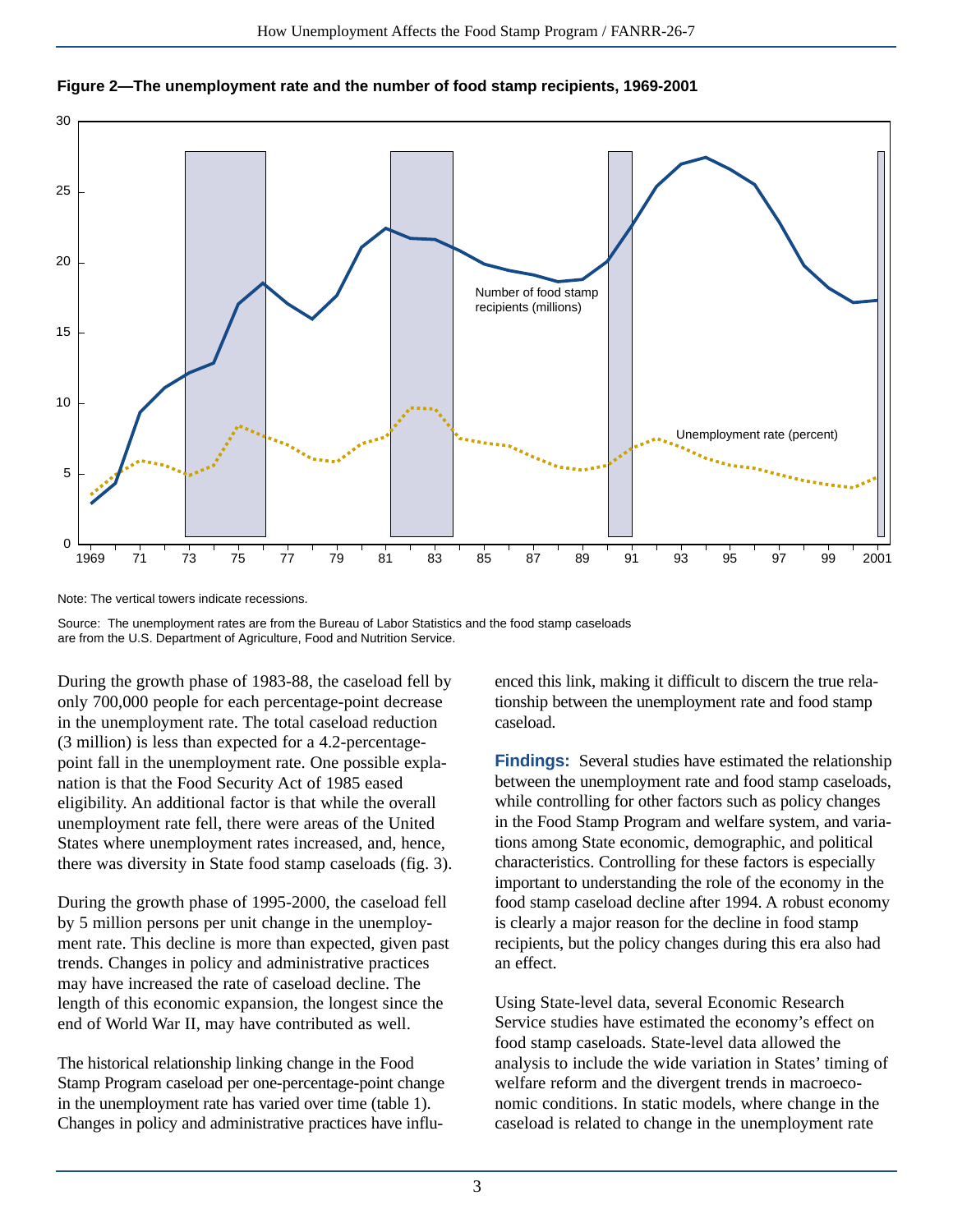



Source: U.S. Department of Agriculture, Food and Nutrition Service.

during the same annual period, researchers have found that a 1-percentage-point increase in the unemployment rate led to a 3- to 4-percent increase in food stamp caseloads. This translates to about 700,000 to 1 million more food stamp recipients given the 1980 to 1998 average caseload of 22 million, which was the time period for the estimated results. If this same relationship held for the fiscal year 2000 caseload of 17 million, there would be an additional caseload of 500,000 to 730,000 per unit increase in the unemployment rate. The static model is

limited in that it restricts the effect of the unemployment rate to a contemporaneous effect.

Dynamic models have also been used to estimate the relationship between change in the unemployment rate and change in the Food Stamp Program caseload. With dynamic models, economic changes can have an effect beyond the current period. In dynamic models, the presumption is that a food stamp recipient this year is more likely to be a food stamp recipient next year than someone who is not receiving food stamps this year. The model also allows a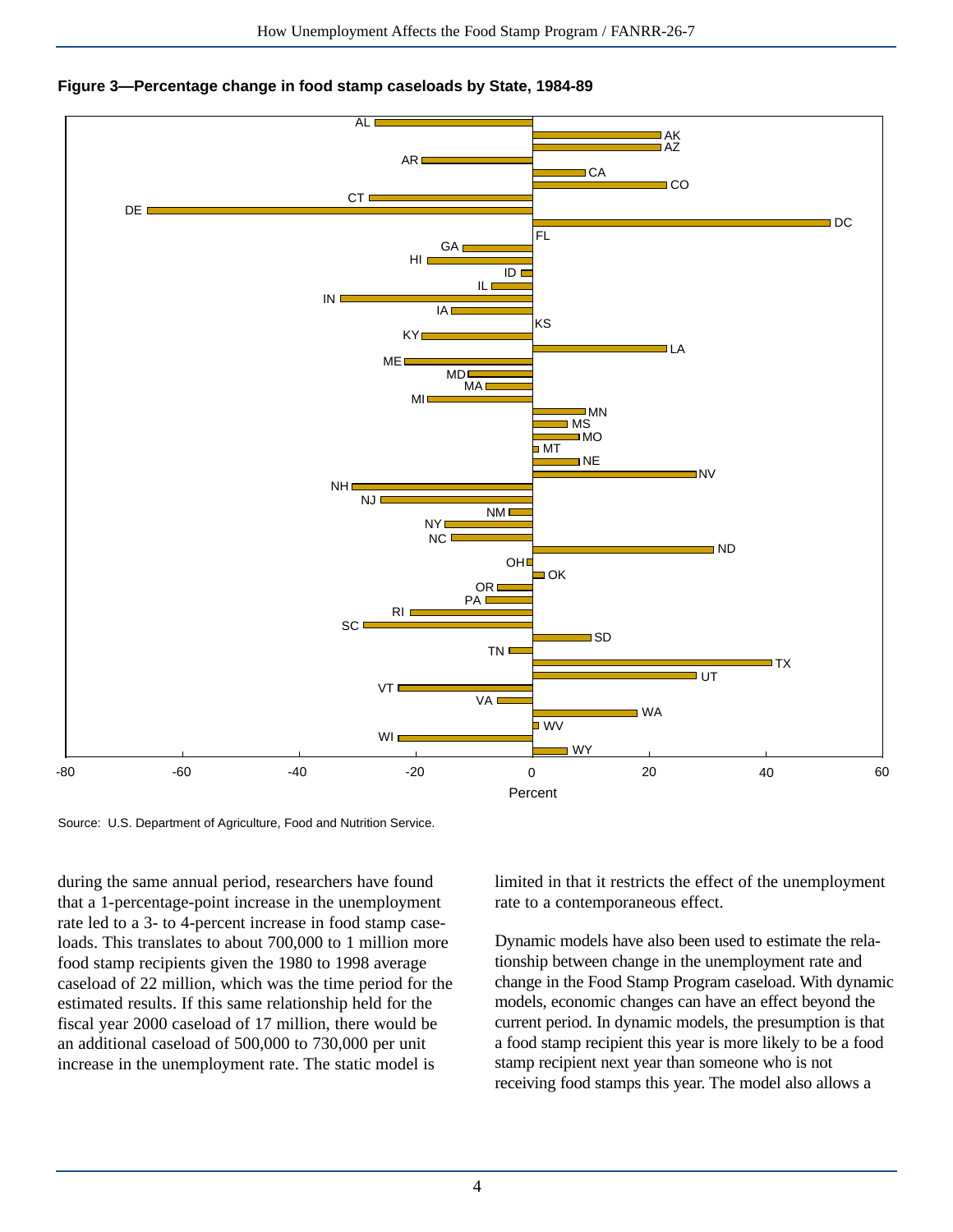## **Figure 4—The unemployment rate and the number of food stamp recipients, by labor force participation category, 1989-2000**

Percent



Source: Unemployment statistics are from the Bureau of Labor Statistics and the number of food stamp recipients is from authors' calculations based on information from the U.S. Department of Agriculture, Food and Nutrition Service.

delay for a nonrecipient to enroll in the program after becoming unemployed. With dynamic models, researchers have found that, in the long run (3 to 4 years), a 1 percentage-point increase leads to a 6- to 9-percent increase in food stamp caseloads. If this same relationship held for the fiscal year 2000 caseload of 17 million, in the long run there would be an additional caseload of 1.0 to 1.5 million per unit change in the unemployment rate.

Certain types of potential food stamp households are more affected by economic conditions than other types (fig. 4). This observation is confirmed in a study finding that a 1-percentage-point increase in the unemployment rate leads to a 11-percent increase in the number of food stamp recipients in families with multiple adults and children, and in the number of adults living separately, but only a 1-percent increase in families with single adults with children. Recent evidence, however, suggests that while single adults with children are becoming more

attached to the labor force, others such as the elderly and disabled remain less attached to the labor force.

As the importance of the Food Stamp Program rises during times of economic distress, a logical question for policymakers becomes: how many more people will benefit from the Food Stamp Program in the event of a recession? Research results suggest the current period (1-year) effect of a 1-percentage-point change in the unemployment rate is about 700,000 more food stamp recipients. In the longer run, a 1-percentage-point increase in the unemployment rate leads to about 1.3 million more food stamp recipients. These estimates fall within the range of estimates from the static and dynamic models.

## **Information Sources:**

Figlio, David N., Craig Gundersen, and James P. Ziliak. "The Effects of the Macroeconomy and Welfare Reform on Food Stamp Caseloads," *American Journal of Agricultural Economics*, (82):635-41, 2000. For a summary, see:

http://www.ers.usda.gov/publications/erselsewhere/eejs0208

Gleason, Phil, Carole Trippe, Scott Cody, and Jacquie Anderson. *The Effects of Welfare Reform on the Characteristics of the Food Stamp Population*. Report prepared by Mathematica Policy Research, Inc., for U.S. Department of Agriculture, Economic Research Service, July 2001.

http://www.mathematica-mpr.com/pdfs/welreffod.pdf

Gundersen, Craig, Michael LeBlanc, and Betsey Kuhn. *The Changing Food Assistance Landscape: the Food Stamp Program in a Post-Welfare Reform Environment*. AER-773. U.S. Department of Agriculture, Economic Research Service, March 1999. http://www.ers.usda.gov/publications/aer773

Jacobson, Jonathan, Nuria Rodriguez-Planas, Loren Puffer, Emily Pas, and Laura Taylor-Kale. *The Consequences of Welfare Reform and Economic Change for the Food Stamp Program: Illustrations from Microsimulation*. E-FAN-01-003. U.S. Department of Agriculture, Economic Research Service, January 2001. http://www.ers.usda.gov/publications/efan01003

Kornfeld, Bob. *Explaining the Recent Decline in Food Stamp Caseloads*. E-FAN-02-008. U.S. Department of Agriculture, Economic Research Service, March 2002. http://www.ers.usda.gov/publications/efan02008